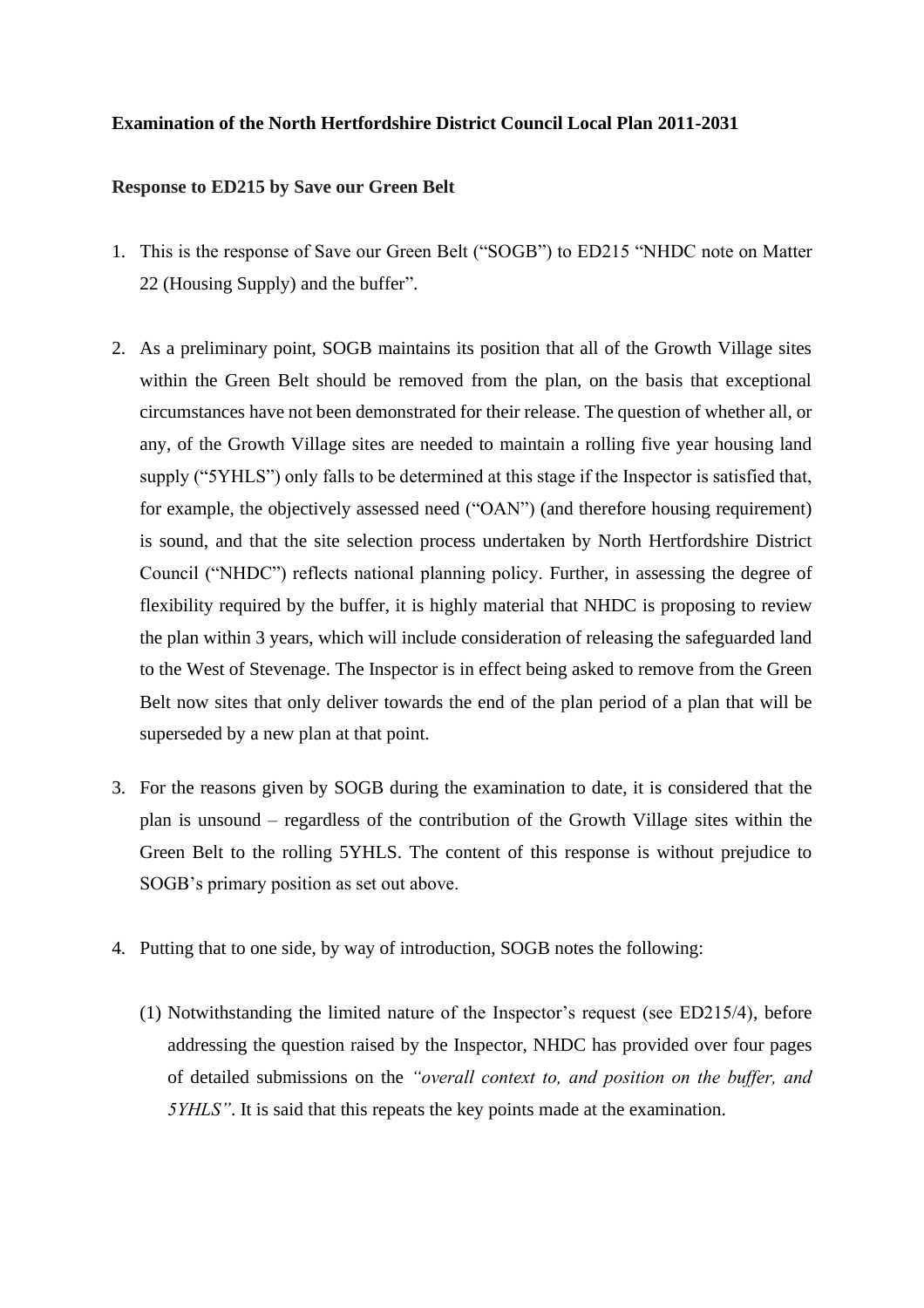- (2) SOGB trusts that the Inspector would not welcome a detailed point by point rebuttal to this. SOGB's submissions were made in detail at the examination and the Inspector made a careful note. It therefore resists the temptation to repeat these points in writing in response to NHDC's repetition.
- (3) That said, SOGB will make one factual observation. ED215/13 sets out examples of buffers from other plans. SOGB does not recall these examples being referred to at the examination. However, the Inspector will note that none of these plans included Green Belt release. Therefore, there was no need for the examining Inspectors to consider whether buffers of this size were justified in light of the requirement to demonstrate exceptional circumstances.
- (4) In any event, as NHDC recognise (ED215/7): *"The issues of the buffer and 5YHLS are intrinsically linked.*" As such, comparative examples are of little assistance without a detailed understanding of the housing trajectory in each of those examples.
- 5. Turning to the substance of ED/215:
- 6. The starting point is that there has been a significant change in circumstances since the plan was submitted. Then it is was said that the Growth Village allocations were needed to meet the OAN. That is no longer the case. The so-called "buffer" is a direct consequence, and directly proportional, to the reduction in the OAN. Nevertheless, NHDC maintain now that the buffer is needed to maintain a rolling 5YHLS and, apparently, that not a single Growth Village site can be removed without putting that into jeopardy.
- 7. Standing back from the detail, that is a surprising assertion. The allocations, and the trajectory on which they are based, were not crafted to ensure a 5YHLS in the circumstances that now exist. Those allocations, and that trajectory, assumed a different (and higher) housing requirement. Nevertheless, NHDC maintain that the exact same allocations are needed to maintain a rolling 5YHLS in very different circumstances.
- 8. As SOGB emphasised at the hearings, NHDC must demonstrate that each of the sites in the Growth Villages that are proposed to be released from the Green Belt are necessary to maintain a rolling 5-year housing land supply ("5YHLS").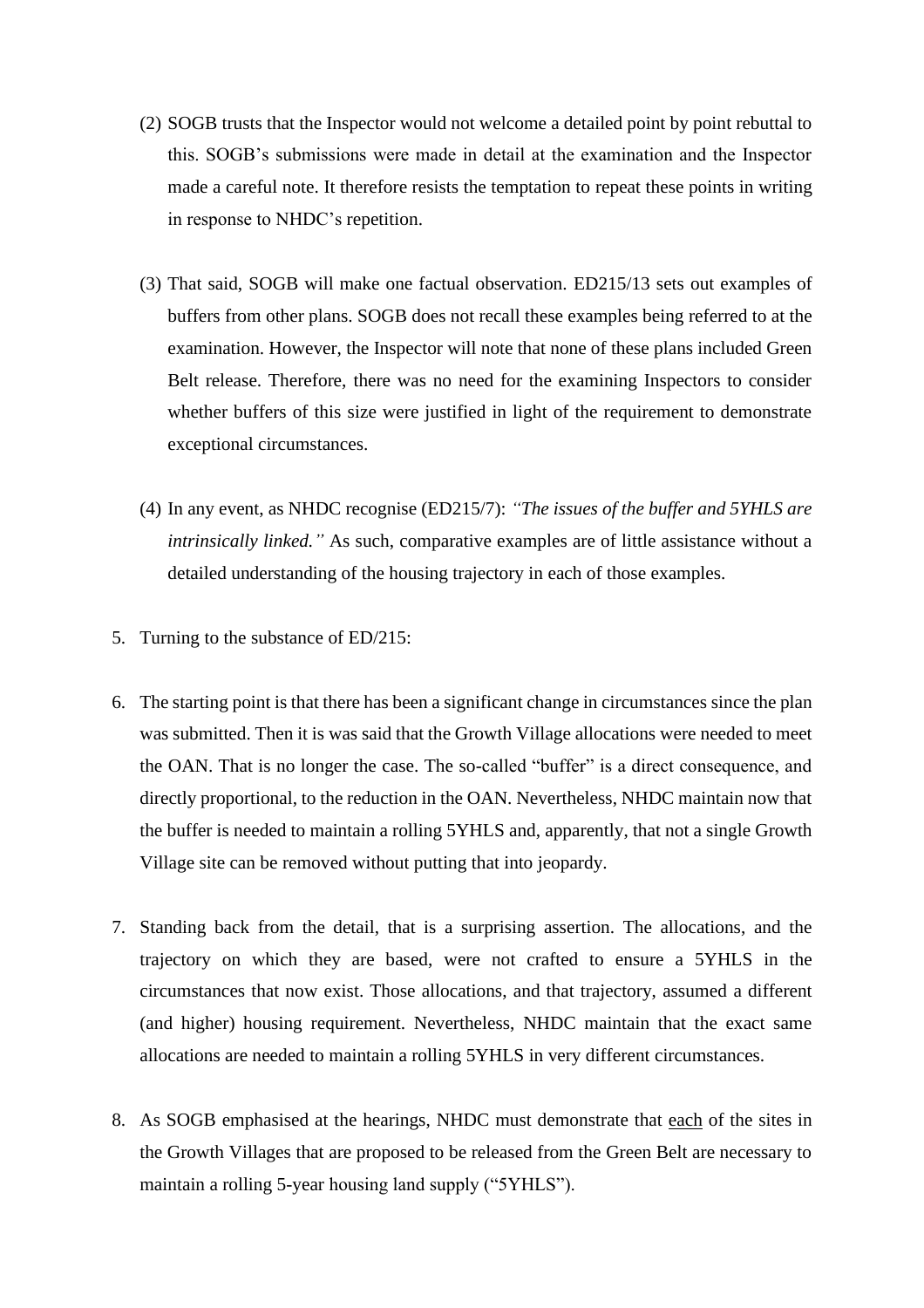- 9. That is because (i) the sites are no longer required to meet the objectively assessed need (ii) it is not said that the sites must be released in order to ensure a sustainable spatial distribution strategy.<sup>1</sup>
- 10. As such, the contribution that each site makes to achieving a rolling 5YHLS must be carefully considered. SOGB emphasises the importance of considering each site. That is because exceptional circumstances must be demonstrated for each site. This point was reiterated by the Inspector at the examination, and NHDC was warned that its scenario testing should be suitably robust and that in preparing the scenarios it should have the above point at the forefront of its mind.
- 11. Regrettably, the analysis produced by NHDC does not do this.
- 12. Three scenarios have been tested. There is no explanation for why the particular scenarios have been selected, except that NHDC has sought to include every site represented by SOGB in at least one of the scenarios (ED215/38). There is no sound planning reason why this should be the case.
- 13. However, intentionally or otherwise, the effect of the scenarios selected is to disguise the fact that a number of sites could be removed from the plan without any material effect on NHDC's ability to maintain a rolling 5YHLS.
- 14. This is demonstrated by the following examples:
	- (1) Sites that deliver small numbers of units have, inexplicably, been lumped together in the same "scenario" that also removes a large number of the larger sites. For example, IC1 (9 units in 2030-31) is put together in the same scenario that sees the complete removal of all of the sites in Codicote and Wymondley. It is worth noting that IC1 does not even deliver in any of the 5-year periods assessed by NHDC in its scenarios.

 $1 \text{ED}/215(2)$  is carefully worded. It is said that a sustainable spatial strategy results from the removal of the Growth Village sites. Even were that so, NHDC has never made the case that removal of the sites is necessary to achieve a sustainable spatial strategy. In other words, even if all of the Growth Village sites remained in the Green Belt, the plan would still have a sound spatial distribution strategy. Therefore, this cannot amount to an exceptional circumstance.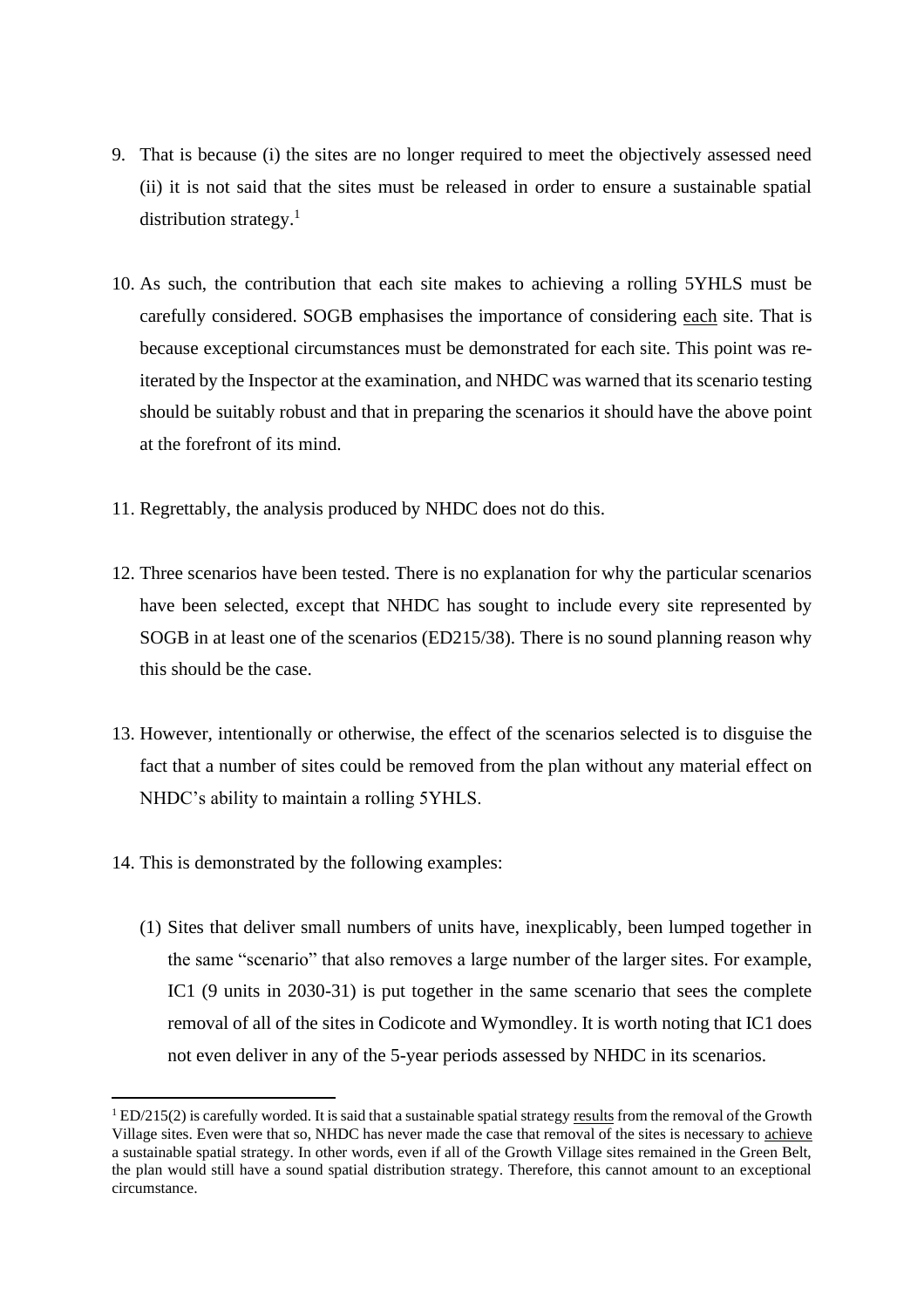On any analysis, this site could be removed from the plan without affecting NHDC's ability to maintain a rolling 5YHLS. Putting the site together in an artificial "scenario" with sites that are required does not change this fact.

- (2) Similarly, GR1 (just 8 units in 2022-23) is lumped together in the same "scenario" that sees the complete removal of all of the sites in Codicote and Knebworth. As with IC1, there is no justification for the inclusion of this site to maintain a rolling 5YHLS. On any analysis it could be removed and NHDC would retain a rolling 5YHLS.
- (3) The removal of complete village approach taken in scenarios B and C disguises the fact that individual sites in these villages could be removed without affecting the rolling 5YHLS. For example, CD2 in Codicote delivers 24 units in 2022-3 and 30 units in 2022-2023. Bearing in mind, as is pointed out at ED215/fn7 that 0.1 years' housing supply is the equivalent to approximately 125 homes, this site could comfortably be removed without affecting the robustness of NHDC's 5YHLS in any of the years considered in the paper.
- (4) Scenario A sets out a scenario based on removing sites from multiple villages. Four sites are selected (CD3, IC3, KB4, WY1). There is no explanation in the paper of why the particular sites in this scenario were chosen. Regrettably, NHDC does not appear to have considered whether selecting different sites in this scenario would lead to a different result.
- 15. Given the above, very limited weight can be given to ED/215. It simply shows that the scenarios tested by NHDC would mean that it cannot demonstrate a rolling 5YHLS. However, the question for the Inspector is whether all of the Growth Village sites are needed to maintain a rolling 5YHLS. That is why SOGB was keen to emphasise at the examination that the scenario testing should demonstrate which sites could be removed without affecting NHDC's ability to maintain a rolling 5YHLS.
- 16. The plan remains unsound.
- 17. As for a way forward, SOGB note the following: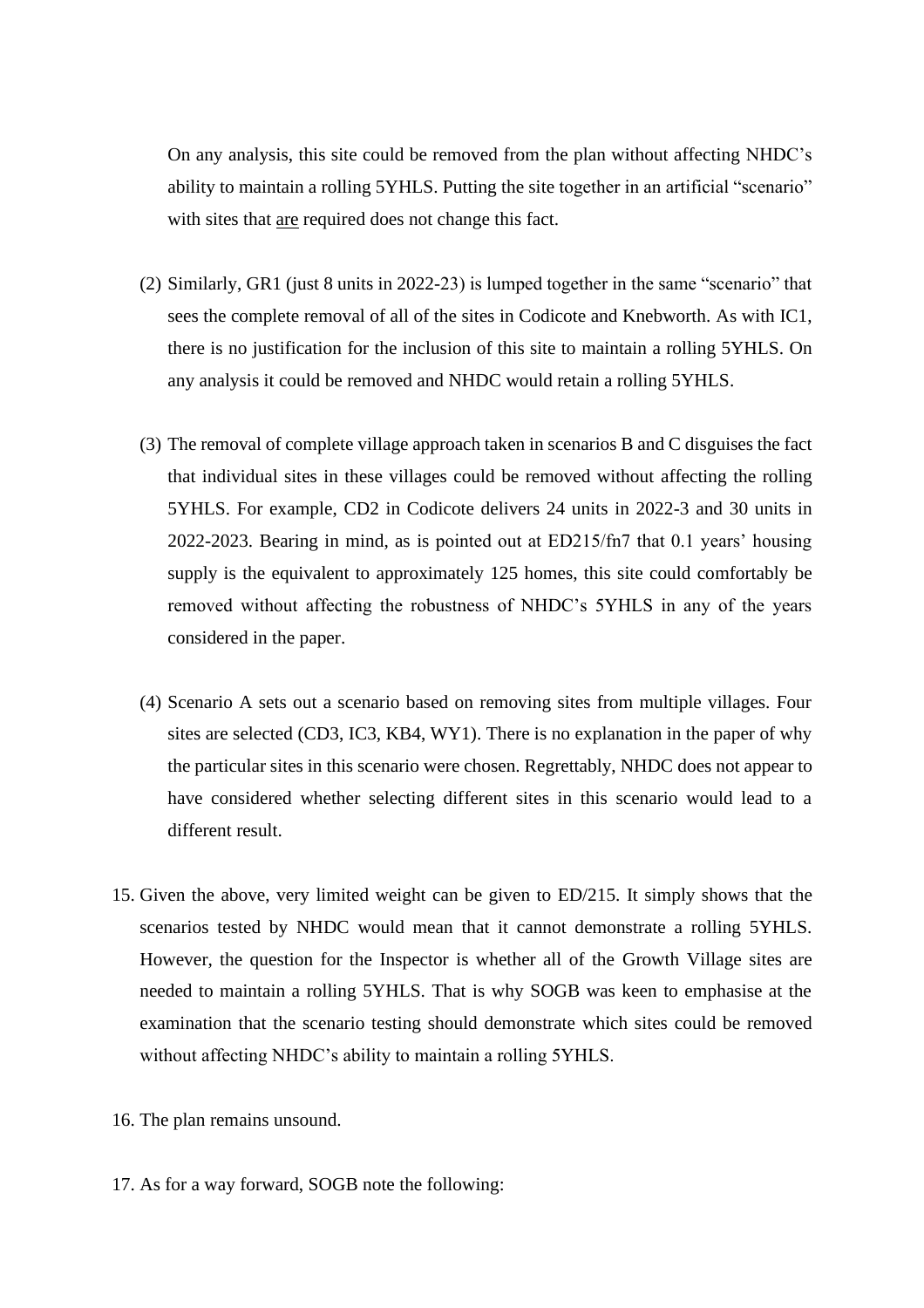- (1) Whilst it is recognised that there are a number of permutations of different growth village sites that could be removed (cf. ED215/37), as set out above that is not the relevant question. The question is what sites (or combination of sites) could be removed without affecting NHDC's ability to demonstrate a rolling 5YHLS. That is (i) the question that was originally posed during the examination, and that this exercise was meant to answer (ii) the relevant test under national planning policy, which requires exceptional circumstances to be demonstrated for each site and (iii) a much narrower question, which avoids the need to consider numerous scenarios. As matters stand, however, NHDC has not carried out this exercise.
- (2) As things stand, the Inspector is being asked by NHDC to find that all of the growth village sites are needed to maintain a rolling 5YHLS. This is factually incorrect. It is vitally important that the Inspector is provided with sufficiently robust evidence on this point.
- 18. To take just one example of why this is so important: should it be found (in light of ED215) that exceptional circumstances exist to remove site CD2 on the basis that it is needed to maintain a rolling 5YHLS, this would be factually incorrect (although through no fault of the Inspector). Site CD2 could be removed without affecting NHDC's ability to maintain a rolling supply. At the very least, there is no evidence from NHDC to the contrary. This is ultimately a question of fact, since the contribution that each site makes to the 5YHLS is a mathematical exercise. That error would be material because, for the reasons set out above at paragraph 5, no other exceptional circumstance is put forward for the removal of this site. $2$
- 19. It is therefore vital that NHDC provides the information required in a fair and impartial manner, in order to avoid the Inspector being inadvertently led into error.

<sup>&</sup>lt;sup>2</sup> The Inspector is directed to NHDC's hearing statement for matter 11 which set out that exceptional circumstances existed for the removal of site CD2 on the grounds that it was needed to meet OAN (no longer the case) and its contribution to the 5YHLS (not the case – see above): see paragraphs 11-13, 18-20 and 30-33. Similar analysis exists for each of the growth village sites.